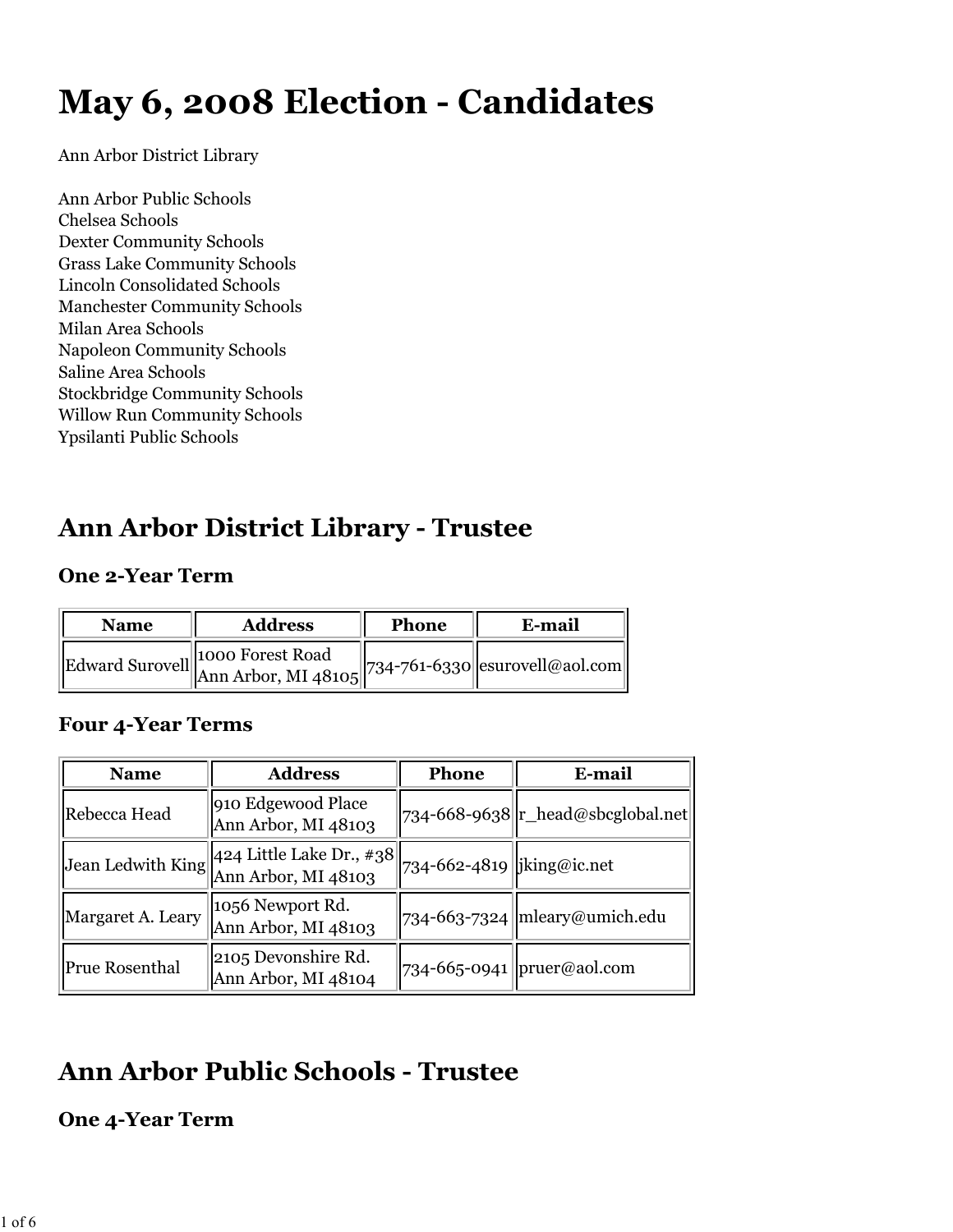| <b>Name</b>        | <b>Address</b>                                                                 | <b>Phone</b> | E-mail                                  |
|--------------------|--------------------------------------------------------------------------------|--------------|-----------------------------------------|
| Helen Gates-Bryant | 1424 Astor Avenue<br>Ann Arbor, MI 48104                                       |              | 734-665-4303  gatesbryant@sbcglobal.net |
|                    | Adam Jacques Hollier 1857 Shirley Ln., Apt. C-2 313-418-0159 hollier@umich.edu |              |                                         |

## **Chelsea Schools - Trustee**

#### **Two 4-Year Terms**

| <b>Name</b>                                                       | <b>Address</b> | Phone | E-mail                                                                                                                                 |
|-------------------------------------------------------------------|----------------|-------|----------------------------------------------------------------------------------------------------------------------------------------|
| Jeffrey D. Crowder 1325 N. Freer Rd. 734-433-9780 jcrwdr@juno.com |                |       |                                                                                                                                        |
| <b>Steve Olsen</b>                                                |                |       | $\left\Vert \begin{matrix} P.O. \text{ Box 203} \ \text{Chelsea, MI 48118} \end{matrix} \right\Vert$ 734-475-2753 steveolsen@opave.net |

### **Dexter Community Schools - Trustee**

#### **Two 4-Year Terms**

| <b>Name</b>  | <b>Address</b> | <b>Phone</b> | E-mail                                                                                                                                           |
|--------------|----------------|--------------|--------------------------------------------------------------------------------------------------------------------------------------------------|
| Larry Cobler |                |              | Dexter, MI 48130 734-426-1233 coblerl@mgoblue.com                                                                                                |
|              |                |              | Bonnie Everdeen 5710 Crest Ct. $\begin{bmatrix} 5710 & \text{Crest Ct} \\ \text{Dexter, MI } 48130 \end{bmatrix}$ 734-424-3404 everdeen@juno.com |

### **Grass Lake Community Schools - Trustee**

#### **One 4-Year Term**

| Name | <b>Address</b>                       |
|------|--------------------------------------|
|      | Florine Herendeen 542 Portage Street |

#### **One 2-Year Term**

**Name Address**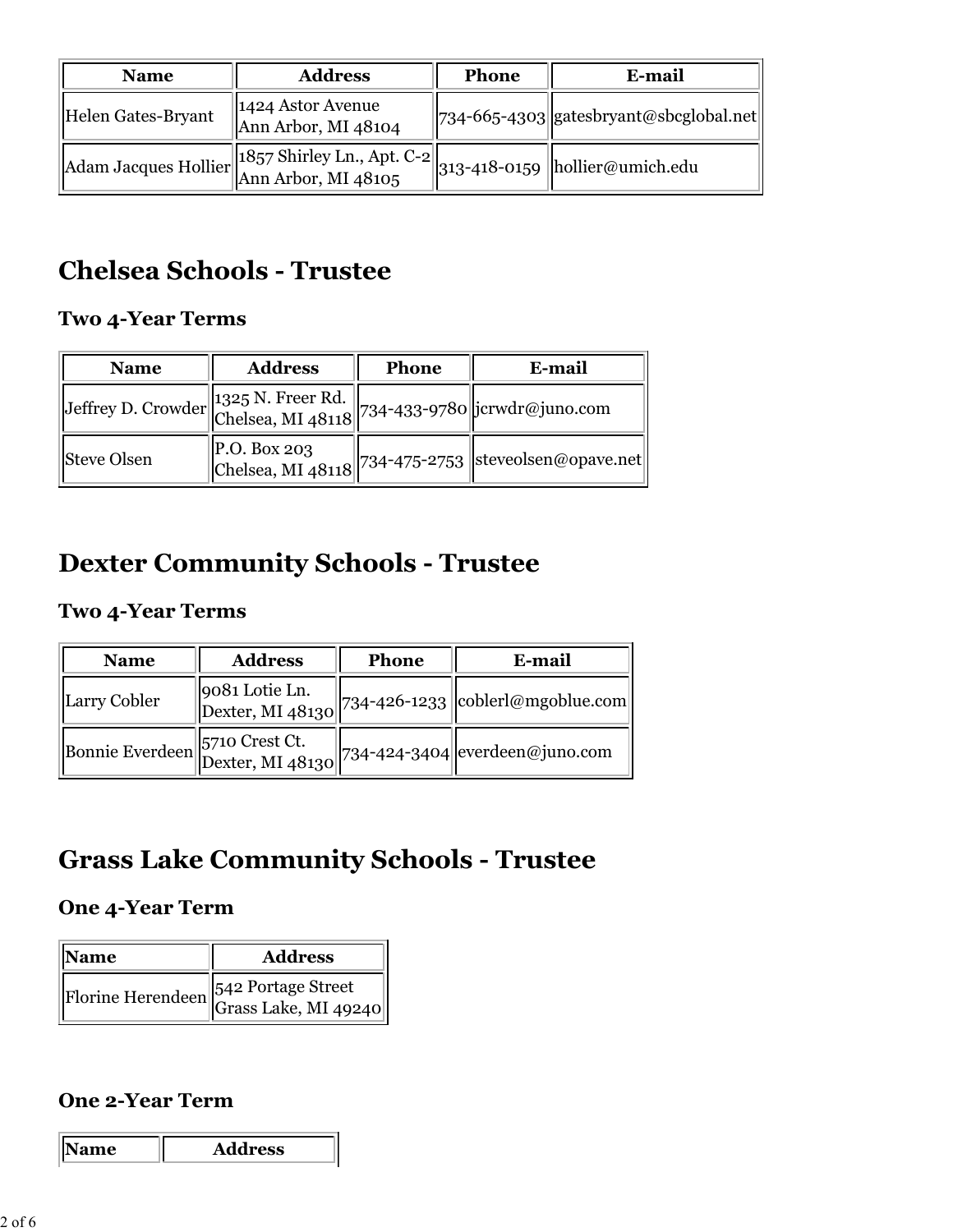# **Lincoln Consolidated Schools - Trustee**

#### **Two 4-Year Terms**

| <b>Name</b>   | <b>Address</b>                                                          | <b>Phone</b> | E-mail                                      |
|---------------|-------------------------------------------------------------------------|--------------|---------------------------------------------|
|               | Jane Ellen Innes 8071 Springwater Dr. 734-481-2295 je@titanalliance.com |              |                                             |
| James Paschal | 7345 Merritt Rd.<br>Ypsilanti, MI 48197                                 |              | $\ $ 734-340-4045   jpaschal-rl@comcast.net |

### **Manchester Community Schools - Trustee**

#### **Two 4-Year Terms**

| <b>Name</b>     | <b>Address</b>                                                          | <b>Phone</b> | E-mail                                                              |
|-----------------|-------------------------------------------------------------------------|--------------|---------------------------------------------------------------------|
| Sheryl E. Purol | $\vert$ 14408 E. Pleasant Lake Rd. $\vert\vert$<br>Manchester, MI 48158 |              | $\left  \frac{1}{234} - 428 - 7683 \right $ sherylpurol@hotmail.com |
|                 | N. Marlene Wagner 307 S. Macomb<br>Manchester, MI 48158                 |              | $\ $ 734-428-8246 mar-wagner@comcast.net                            |

### **Milan Area Schools - Trustee**

#### **Two 4-Year Terms**

| <b>Name</b>                          | <b>Address</b>                       | <b>Phone</b> | E-mail                                                                  |
|--------------------------------------|--------------------------------------|--------------|-------------------------------------------------------------------------|
| John Leacher                         | 602 Jefferson Ln.<br>Milan, MI 48160 |              | 734-439-7963   jleacheriii@sbcglobal.net                                |
| Mary Mehringer                       | 11340 McCrone Rd.<br>Milan, MI 48160 |              | $\left\  734$ -439-7942 $\left\  \text{nonmarym@dishmail.net} \right\ $ |
| Mary Hoevemeyer Wines 19414 Cone Rd. | Milan, MI 48160                      |              | $\ $ 734-439-0062 $\ $ mhoev@aol.com                                    |

# **Napoleon Community Schools - Trustee**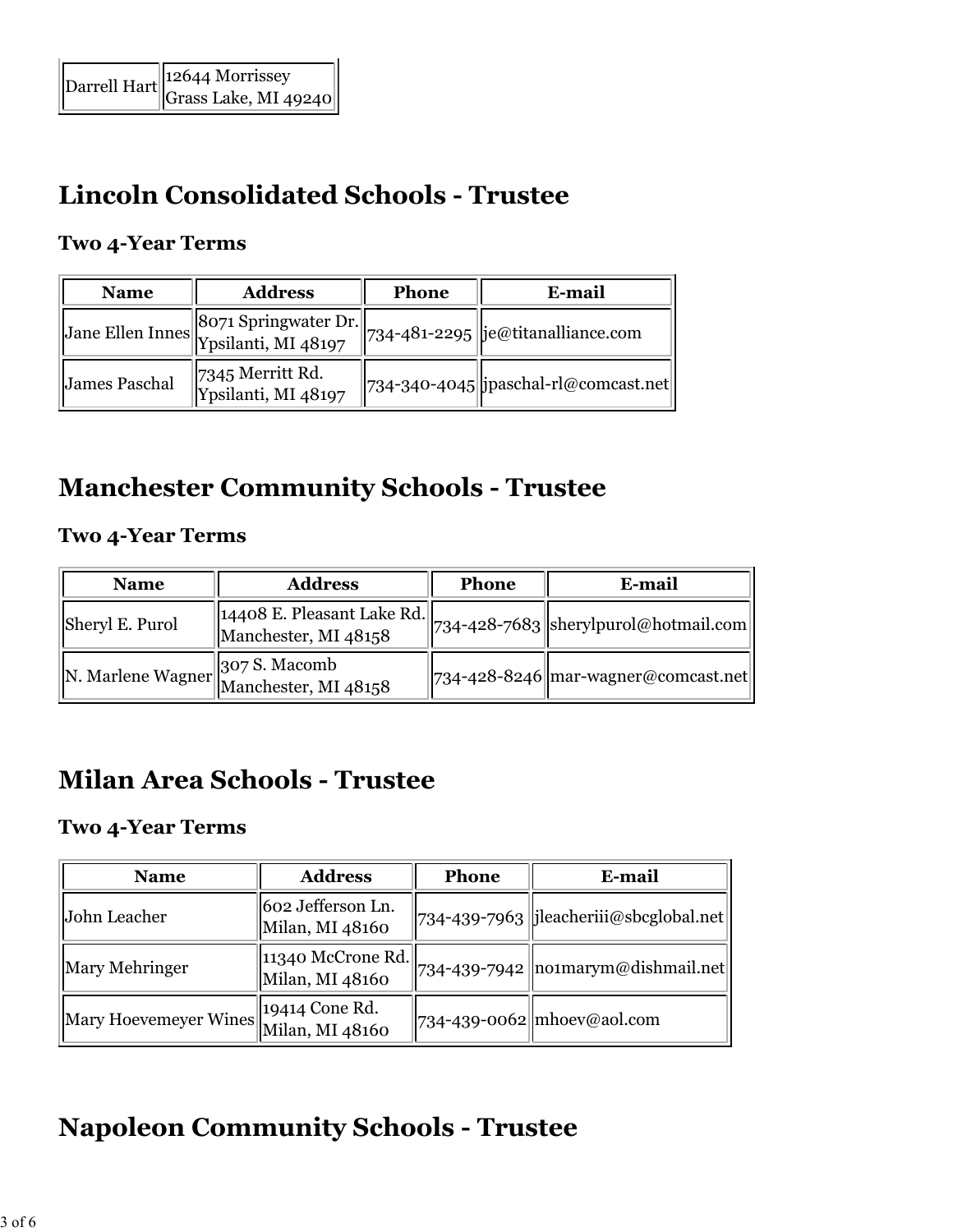#### **Two 4-Year Terms**

| Name              | <b>Address</b>                              |
|-------------------|---------------------------------------------|
| <b>Sue Allen</b>  | 7448 N. Foxmore Court<br>Jackson, MI 49201  |
| Judith Bostedor   | 7961 Portage Road<br>Jackson, MI 49201      |
| J. Steven DeLand  | 8167 Stoney Lake Road<br>Jackson, MI 49201  |
| Tracy Hatt        | 85 W. Olcott Lake<br>Jackson, MI 49201      |
| Patrick J. Norkey | 7502 Hunter's Ridge<br>Jackson, MI 49201    |
| Stuart A. Smith   | 7486 Hunter's Ridge<br>Jackson, MI 49201    |
| Terry Sullivan    | 5900 Wolf Lake Road<br>Grass Lake, MI 49240 |

# **Saline Area Schools - Trustee**

#### **Two 4-Year Terms**

| <b>Name</b>                        | <b>Address</b>                            | Phone | E-mail                                 |
|------------------------------------|-------------------------------------------|-------|----------------------------------------|
| Daniel L. Krus                     | 115 W. Willis Rd.<br>Saline, MI 48176     |       | 734-944-2332 dkrus@comcast.net         |
| <b>Chuck Lesch</b>                 | 1478 Annandale Ct.<br>Ann Arbor, MI 48108 |       | 734-429-5182 leschc@comcast.net        |
| Mark R. Morsfield Saline, MI 48176 | 1280 Wedgewood Circle                     |       | 734-395-1635   mrmorsfield@comcast.net |
| John C. Mullins                    | 3808 Diuble Rd.<br>Ann Arbor, MI 48103    |       | 734-222-7777   mullins@divineteam.com  |
| Lisa Slawson                       | 1494 Maplewood Drive<br>Saline, MI 48176  |       | 734-429-9015  ltshoosier@yahoo.com     |

# **Stockbridge Community Schools**

#### **Two 4-Year Terms**

| <b>Aress</b> |
|--------------|
|              |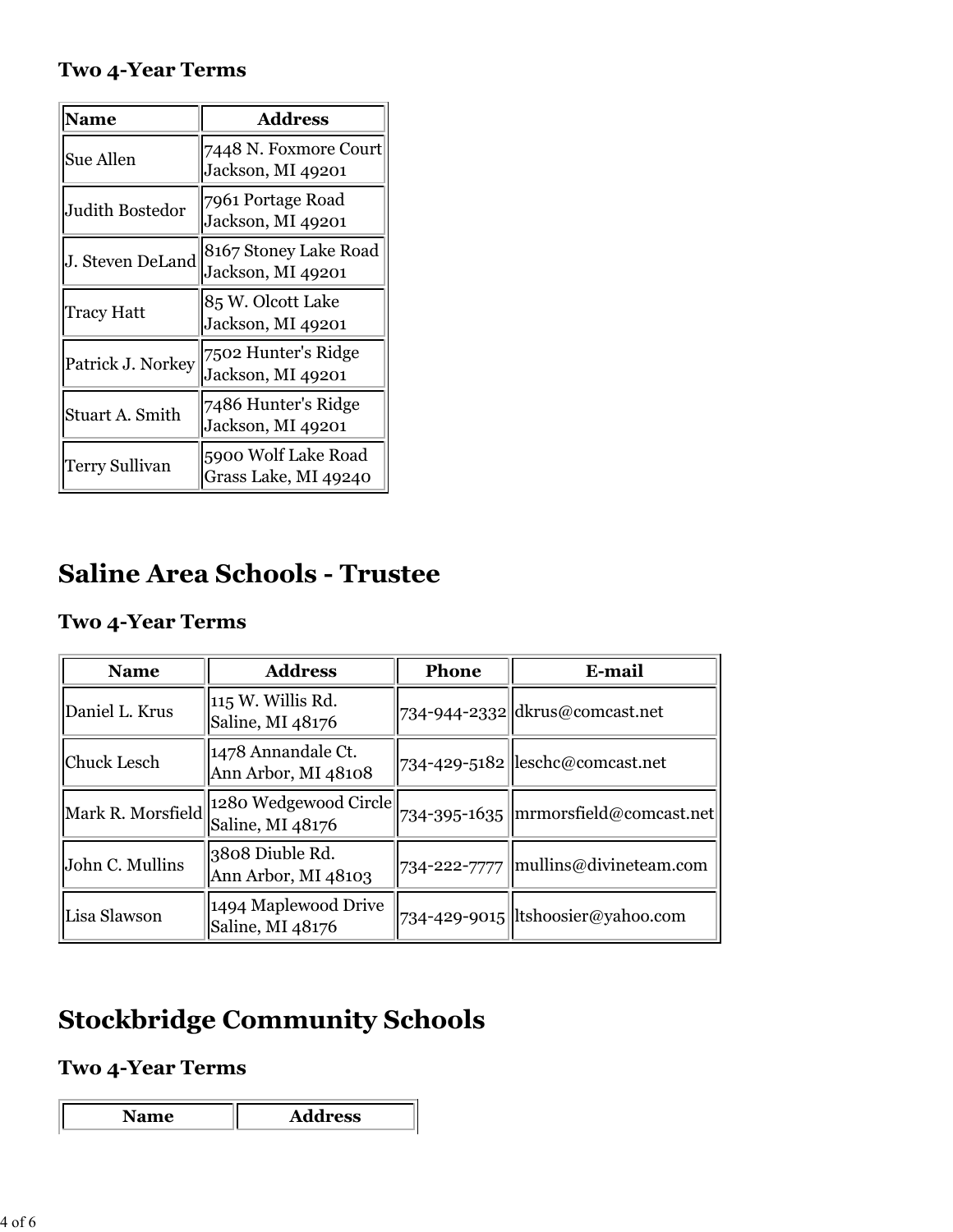| Judy A. Heeney         | 4617 Parman Rd.<br>Stockbridge, MI 49285      |  |
|------------------------|-----------------------------------------------|--|
| Christopher B. Kruger  | 212 W. Elizabeth St.<br>Stockbridge, MI 49285 |  |
| Arlene J. Martin       | 411 Orlando<br>Gregory, MI 48137              |  |
| Harold G. Patrick, Jr. | 1025 Las Resort Dr.<br>Stockbridge, MI 49285  |  |

# **Willow Run Community Schools - Trustee**

#### **Two 4-Year Terms**

| <b>Name</b>    | <b>Address</b>                                                                | <b>Phone</b> | E-mail                            |
|----------------|-------------------------------------------------------------------------------|--------------|-----------------------------------|
| Brenda G. Clay | $\sqrt{1349 \text{ Candlewood Lane}}$ 734-340-2939 N/A<br>Ypsilanti, MI 48198 |              |                                   |
|                | Dorothy Stewart 1787 Manchester<br>Ypsilanti, MI 48198                        |              | 734-487-0717 dastewar@umich.edu   |
| Mark Wilde     | 1707 Hamlet<br>Ypsilanti, MI 48198                                            |              | 734-533-9453   mark@wildewrcs.com |

# **Ypsilanti Public Schools - Trustee**

#### **One 1-Year Term**

| <b>Name</b> | <b>Address</b>                           | <b>Phone</b> | E-mail                                                                                                                                                |
|-------------|------------------------------------------|--------------|-------------------------------------------------------------------------------------------------------------------------------------------------------|
| Kira Berman | 1122 Pearl Street<br>Ypsilanti, MI 48197 |              | 734-483-8301  kira.berman@gmail.com                                                                                                                   |
|             |                                          |              | $\left\ $ Katherine Weathers $\left\  \begin{matrix*}[l] 3000 \text{ Roundtree B} \end{matrix*} \right\ $ 734-528-1388 $\left\ $ klweathers10@msn.com |

#### **Two 4-Year Terms**

| <b>Name</b>   | <b>Address</b>                                         | Phone | E-mail                                         |
|---------------|--------------------------------------------------------|-------|------------------------------------------------|
| Sarah Devaney | 962 Sherman St.<br>Ypsilanti, MI 48197                 |       | $\ $ 734-480-9018 sarahjdevaney@gmail.com      |
|               | Edward Jackson 215 N. Adams St.<br>Ypsilanti, MI 48197 |       | $\left \right $ 734-323-6135 shoto36@yahoo.com |